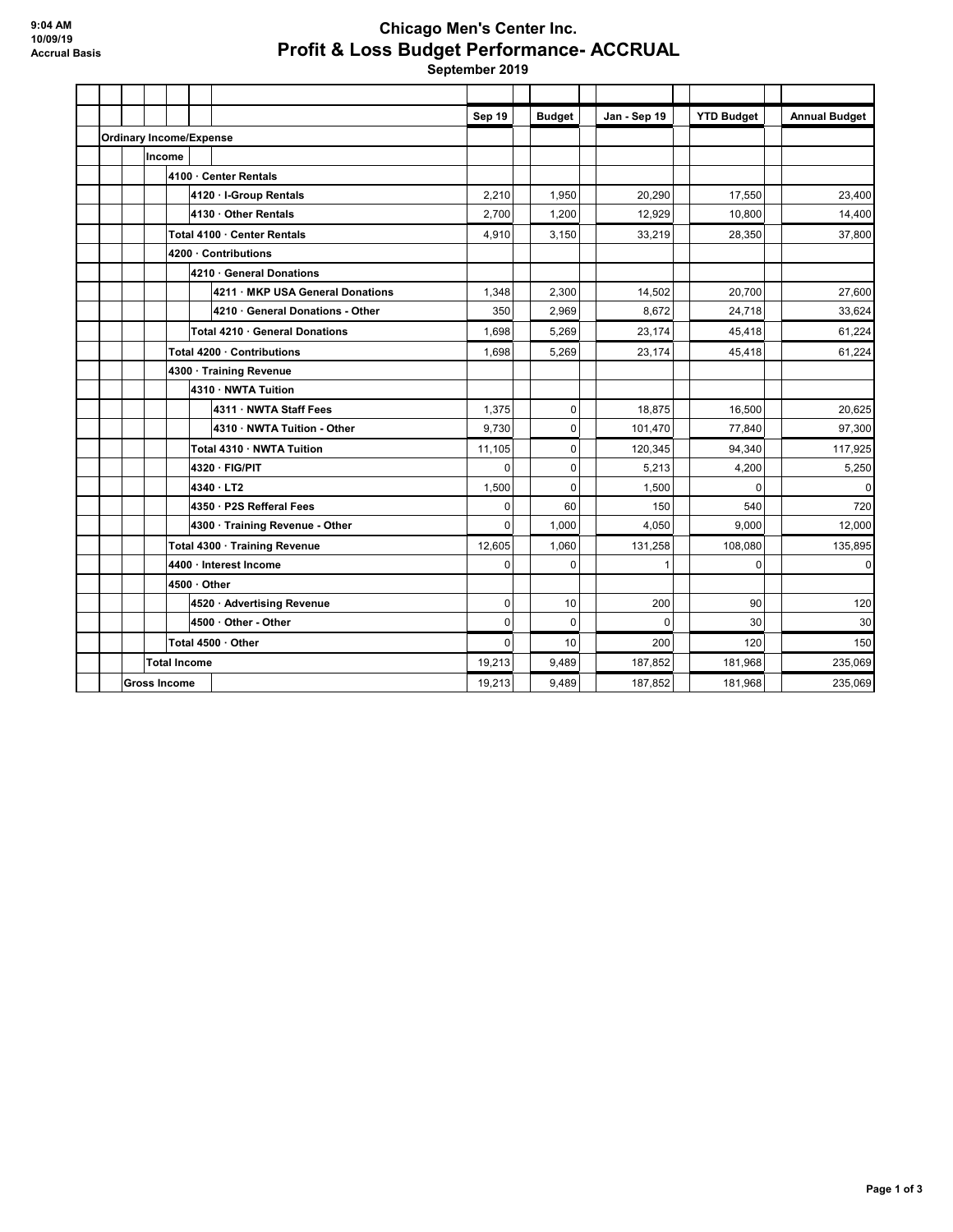## **Chicago Men's Center Inc. Profit & Loss Budget Performance- ACCRUAL**

 **September 2019**

|            |                          |                             |          |                                                            | Sep 19             | <b>Budget</b> |             | Jan - Sep 19 | <b>YTD Budget</b> | <b>Annual Budget</b> |
|------------|--------------------------|-----------------------------|----------|------------------------------------------------------------|--------------------|---------------|-------------|--------------|-------------------|----------------------|
|            |                          | <b>Expense</b>              |          |                                                            |                    |               |             |              |                   |                      |
|            |                          | 6000 · Center Expense       |          |                                                            |                    |               |             |              |                   |                      |
|            |                          |                             |          | 6210 · Accounting Fees                                     | 1,417              | 1,417         |             | 12,750       | 12,753            | 17,004               |
|            |                          |                             |          | $6050 \cdot$ Rent (princ & int.)                           | 2,600              | 4,515         |             | 27.387       | 40.635            | 54,180               |
|            |                          |                             |          | Total 6000 · Center Expense                                | 4,017              | 5,932         |             | 40.137       | 53,388            | 71,184               |
|            |                          | 6100 · Fund Raising Expense |          |                                                            | $\mathbf 0$        |               | $\Omega$    | 298          | 1,100             | 2,200                |
|            |                          |                             |          | 6200 Operating Expense                                     |                    |               |             |              |                   |                      |
|            |                          |                             |          | 6221 · Insurance                                           | 359                | 354           |             | 2,532        | 2,864             | 3,926                |
|            |                          |                             |          | 6215 · Bank and Credit Card Fees                           | 364                | 360           |             | 3,815        | 3,240             | 4,320                |
|            |                          |                             |          | 6010 · Building Repairs                                    | 410                | 75            |             | 4.810        | 675               | 900                  |
|            |                          |                             |          | 6220 · Conferences & Meetings                              | $\mathbf 0$        | 100           |             | 1,874        | 900               | 1,200                |
|            |                          |                             |          | 6040 · Equipment & Maintenance                             | $\mathbf 0$        | 375           |             | 789          | 3,375             | 4,500                |
|            |                          |                             |          | 6223 · Legal Fees                                          | $\mathbf{0}$       |               |             | 2,925        |                   |                      |
|            |                          |                             |          | 6230 Office Supplies                                       | 50                 | 100           |             | 666          | 900               | 1,200                |
|            |                          |                             |          | 6235 · Payroll Expenses.                                   |                    |               |             |              |                   |                      |
|            |                          |                             |          | 6236 · Health Insurance                                    | 150                | 150           |             | 1,350        | 1,350             | 1,800                |
|            |                          |                             |          | 6235 · Payroll Expenses. - Other                           | 3,879              | 3,864         |             | 34,972       | 34,772            | 46,363               |
|            |                          |                             |          | Total 6235 · Payroll Expenses.                             | 4,029              | 4,014         |             | 36,322       | 36,122            | 48,163               |
|            |                          |                             |          | 6245 · Permits & Fees                                      | $\mathbf 0$        |               | $\mathbf 0$ | 1,780        | 330               | 341                  |
|            |                          |                             |          | 6250 · Postage & Shipping                                  | 38                 | 40            |             | 364          | 360               | 480                  |
|            |                          |                             |          | 6255 · Software and Services                               | $\mathbf{0}$       | 50            |             | 531          | 450               | 600                  |
|            |                          |                             |          | 6260 · Telephone, Email & Internet                         |                    |               |             |              |                   |                      |
|            |                          |                             |          | 6261 · CellPhone - Office                                  | 100                | 100           |             | 900          | 900               | 1,200                |
|            |                          |                             |          | 6260 · Telephone, Email & Internet - Other                 | 241                | 235           |             | 2,175        | 2,115             | 2,820                |
|            |                          |                             |          | Total 6260 · Telephone, Email & Internet                   | 341                | 335           |             | 3,075        | 3,015             | 4,020                |
|            |                          |                             |          | 6060 · Utilities                                           | 1,608              | 756           |             | 7,750        | 6,806             | 9,075                |
|            |                          |                             |          | Total 6200 · Operating Expense                             | 7,199              | 6,559         |             | 67,233       | 59,037            | 78,725               |
|            | 6300 · Training Expenses |                             |          |                                                            |                    |               |             |              |                   |                      |
|            |                          |                             |          | 6320 · NWTA Food Expenses                                  | 1,500              |               | $\mathbf 0$ | 9.542        | 6,600             | 8,250                |
|            |                          |                             |          | 6330 · NWTA Leader Fees                                    | $\mathbf 0$        |               | $\mathbf 0$ | 17,637       | 12,848            | 16,060               |
|            |                          |                             |          | 6340 · NWTA Leader Travel                                  | 706                |               | $\mathbf 0$ | 2.827        | 1,600             | 2,000                |
|            |                          |                             |          | 6350 · NWTA Materials                                      | 210                |               | $\pmb{0}$   | 8,635        | 4,000             | 5,000                |
|            |                          |                             |          | 6370 · NWTA MKPI Fees                                      | 5,000              |               | $\pmb{0}$   | 33,100       | 23,400            | 29,250               |
|            |                          |                             |          | 6380 · NWTA Site Rental                                    | 2,500              |               | $\pmb{0}$   | 15,415       | 10,000            | 12,500               |
|            |                          |                             |          | 6400 Other Leader Fees<br>6300 · Training Expenses - Other | $\mathbf{0}$<br>38 | 325<br>500    |             | 300<br>38    | 2.925<br>4,500    | 3,900<br>6,000       |
|            |                          |                             |          | Total 6300 · Training Expenses                             | 9,954              | 825           |             | 87,494       | 65,873            | 82,960               |
|            |                          | <b>Total Expense</b>        |          |                                                            |                    | 13,316        |             | 195,162      | 179,398           | 235,069              |
|            |                          | <b>Net Ordinary Income</b>  |          |                                                            | $-1,957$           | $-3,827$      |             | $-7,310$     | 2,570             | 0                    |
| Net Income |                          |                             | $-1,957$ | $-3,827$                                                   |                    | $-7,310$      | 2,570       | ō            |                   |                      |